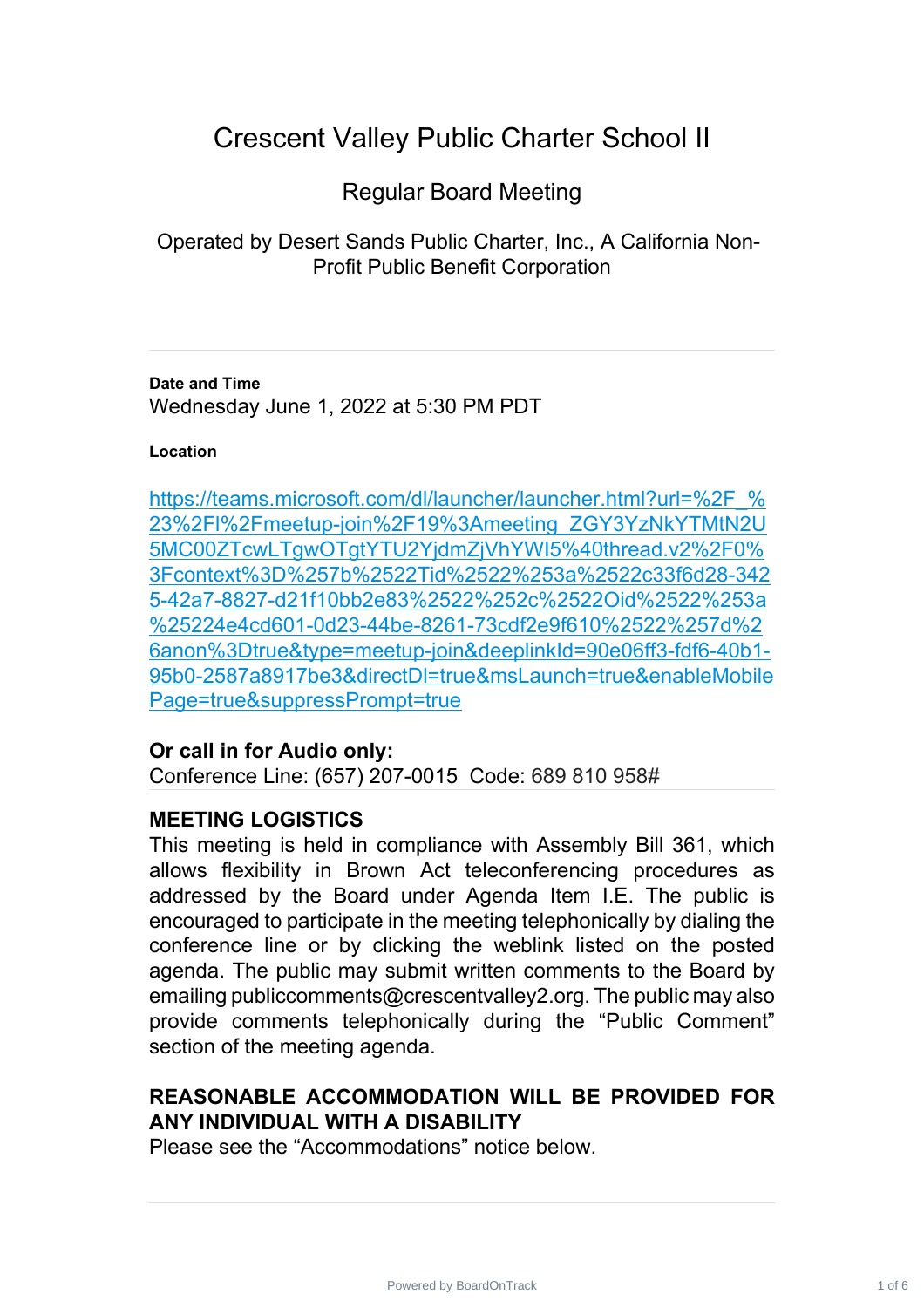## **REMINDER**

As required by state law (SB 126), this meeting will be audio recorded and posted on the charter school's website.

| Agenda                                                                                                                                                                                                                             |      |                          | Time    |
|------------------------------------------------------------------------------------------------------------------------------------------------------------------------------------------------------------------------------------|------|--------------------------|---------|
|                                                                                                                                                                                                                                    |      | <b>Purpose Presenter</b> |         |
| I. Opening Items                                                                                                                                                                                                                   |      |                          | 5:30 PM |
| <b>Opening Items</b>                                                                                                                                                                                                               |      |                          |         |
| <b>A.</b> Call the Meeting to Order                                                                                                                                                                                                |      | Michael R<br>Adams       |         |
| <b>B.</b> Roll Call and Establishment of<br>Quorum                                                                                                                                                                                 |      | Michael R<br>Adams       |         |
| Members of the Board Roll Call and Establishment of Quorum<br>Michael R. Adams, Board President<br>Ruth Escarcega Newell, Board Secretary<br>Marvin D. Smith, Board Member<br>Dana Clark, Board Member<br>James Lott, Board Member |      |                          |         |
| <b>C.</b> Pledge of Allegiance                                                                                                                                                                                                     |      | Michael R<br>Adams       |         |
| <b>D.</b> Staff Introductions                                                                                                                                                                                                      |      | Michael R<br>Adams       |         |
| At this time, staff members will be invited to state their names and titles.                                                                                                                                                       |      |                          |         |
| <b>E.</b> Adopt Resolution Continuing<br>Board of Directors' Authority to Hold<br>Virtual or Teleconference Meetings                                                                                                               | Vote | <b>Jeff</b><br>Martineau |         |

| <b>Pursuant to Assembly Bill 361</b>                                                                         |                           |                    |
|--------------------------------------------------------------------------------------------------------------|---------------------------|--------------------|
| <b>F.</b> Approve Agenda for the June 1,<br>2022, Regular Public Meeting of the<br><b>Board of Directors</b> | Vote                      | Michael R<br>Adams |
| <b>G.</b> Approve Minutes of the May 12,<br>2022, Regular Public Meeting of the<br><b>Board of Directors</b> | Approve<br><b>Minutes</b> | Michael R<br>Adams |

## **II. Consent Agenda**

*All items listed under consent agenda are considered by the Board to be routine and consistent with approved policies and practices of the*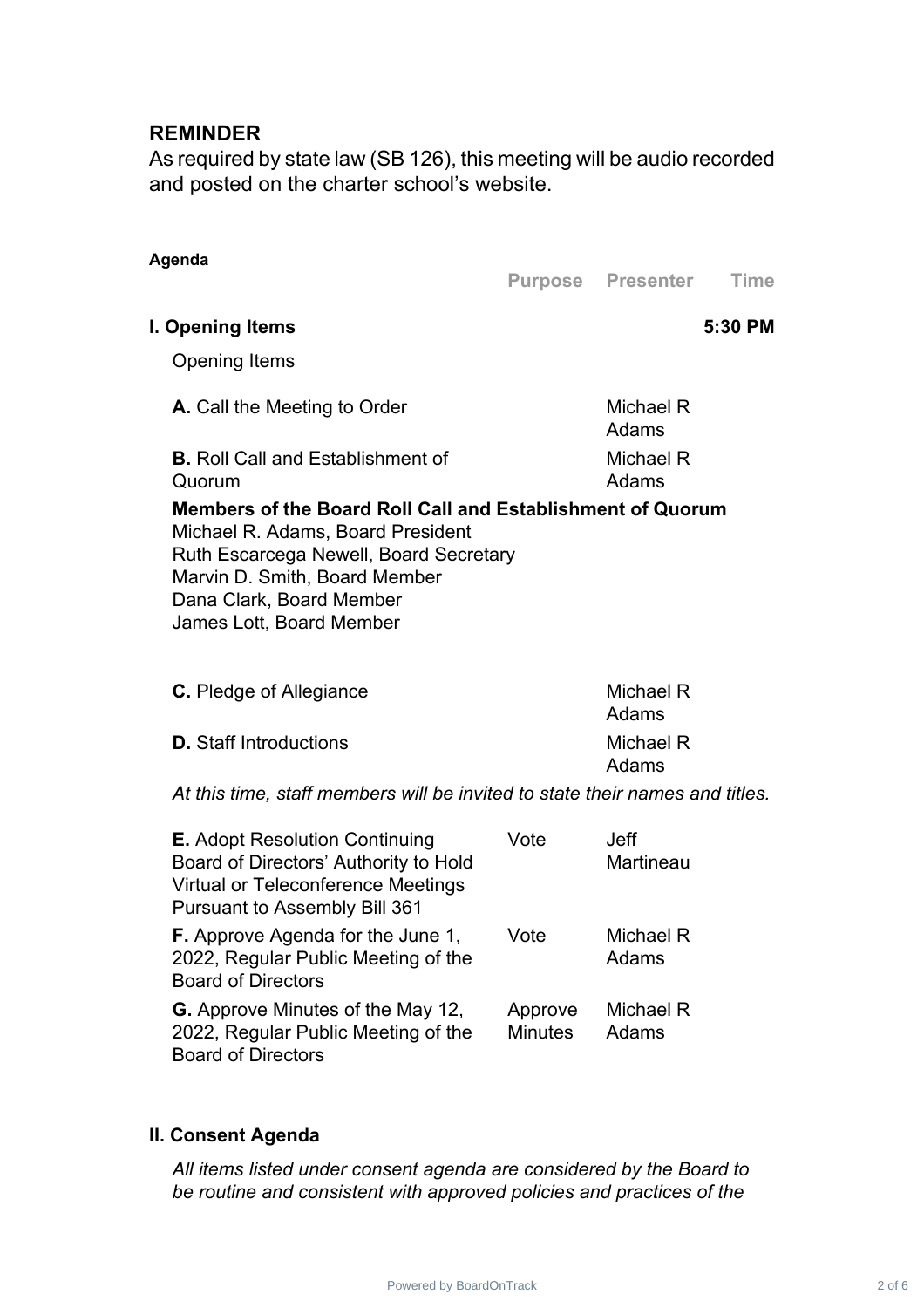#### **Purpose Presenter Time**

*Charter School. The Board will be asked to approve all of the consent agenda items by a single vote unless requested by a Board member to be discussed and considered for action separately.*

| A. Consent Agenda Items | Vote | Michael R |
|-------------------------|------|-----------|
|                         |      | Adams     |

- 1. The Board will be asked to accept the Uniform Complaints Report for the 2021-2022 school year: 0 Complaints Received
- 2. The Board will be asked to approve the disposal of nonworking/obsolete furniture and equipment

#### **III. Public Comment**

*At this time, members of the public may address the Board on any item within the subject matter jurisdiction of the Board, whether or not the item is on the agenda, by dialing the teleconference line or by clicking the weblink listed on the posted agenda. The time allotted per presentation will not exceed three (3) minutes, except in the case where a member of the public utilizes a translator, in which case the time allotted will not exceed six (6) minutes. In accordance with the Brown Act, no action may occur at this time, but it is the Board's prerogative to hold a brief discussion, provide information to the public, provide direction to staff, or schedule the matter for a future meeting.*

| A. Public Comment | <b>FYI</b> | Michael R |
|-------------------|------------|-----------|
|                   |            | Adams     |

#### **IV. School Reports and Information**

| <b>A.</b> Principal Update                                                                                                                | FYI        | Lindsay<br>Boggs        |
|-------------------------------------------------------------------------------------------------------------------------------------------|------------|-------------------------|
| <b>B.</b> Report on Mathematics<br><b>Placement Results</b>                                                                               | FYI        | <b>Shellie</b><br>Hanes |
| <b>C.</b> LCFF Local Indicators Report for<br><b>School Year 2021-2022</b>                                                                | <b>FYI</b> | <b>Shellie</b><br>Hanes |
| <b>D.</b> School Survey Report                                                                                                            | <b>FYI</b> | <b>Shellie</b><br>Hanes |
| <b>E.</b> Annual IRS Form 990, Return of<br><b>Organization Exempt From Income</b><br>Tax and the California return for<br>2020, as filed | <b>FYI</b> | Guita<br>Sharifi        |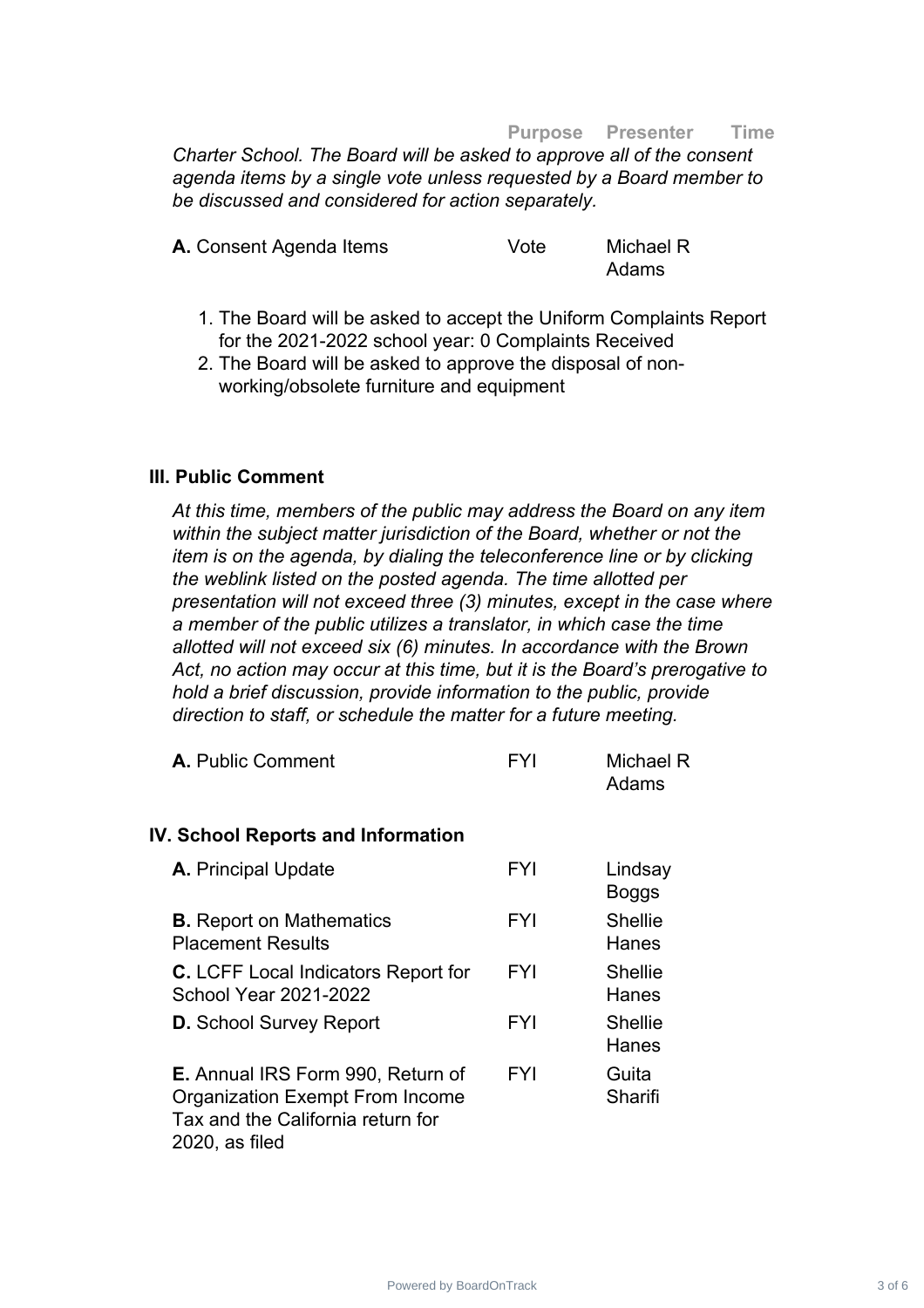| <b>F.</b> Finance Update                                                                                                                                                                                                                                                                                                                                                                          | <b>Purpose</b><br>FYI | <b>Presenter</b><br>Guita<br>Sharifi | Time |  |
|---------------------------------------------------------------------------------------------------------------------------------------------------------------------------------------------------------------------------------------------------------------------------------------------------------------------------------------------------------------------------------------------------|-----------------------|--------------------------------------|------|--|
| <b>G.</b> Area Superintendent Performance<br><b>Review (Evaluation Tool for school</b><br>year 2022-2023), First Read                                                                                                                                                                                                                                                                             | <b>FYI</b>            | <b>Jeff</b><br>Martineau             |      |  |
| V. Public Hearing                                                                                                                                                                                                                                                                                                                                                                                 |                       |                                      |      |  |
| A. Open Public Hearing                                                                                                                                                                                                                                                                                                                                                                            | Vote                  | Michael R<br>Adams                   |      |  |
| <b>B.</b> The Board will hold a public<br>hearing to solicit the<br>recommendations and comments of<br>members of the public regarding the<br><b>Budget Overview for Parents and the</b><br><b>Local Control Accountability Plan</b><br>(LCAP) for the 2022-2023 school<br>year                                                                                                                   | <b>Discuss</b>        | <b>Shellie</b><br>Hanes              |      |  |
| <b>C.</b> Close Public Hearing                                                                                                                                                                                                                                                                                                                                                                    | Vote                  | Michael R<br>Adams                   |      |  |
| <b>VI. Action Items</b>                                                                                                                                                                                                                                                                                                                                                                           |                       |                                      |      |  |
| <b>A.</b> The Board will be asked to<br>confirm its acknowledgement that<br>Michael R. Adams, Ruth Escarcega<br>Newell, Marvin D. Smith, Dana Clark<br>and James Lott, have been<br>reappointed as members of the<br>Board of Directors by Educational<br>Advancement Corporation, the sole<br>member of Desert Sands Public<br>Charter, Inc., for the term July 1,<br>2022 through June 30, 2023 | Vote                  | Legal                                |      |  |
| <b>B.</b> The Board will be asked to<br>approve the amended Conflict of<br><b>Interest Code</b>                                                                                                                                                                                                                                                                                                   | Vote                  | <b>Jeff</b><br>Martineau             |      |  |
| <b>C.</b> The Board will be asked to re-<br>authorize the Corporate Officers and<br>Senior Administration to make all<br>reasonable and necessary business<br>arrangements, and enter into all<br>reasonable and necessary<br>transactions, including but not limited                                                                                                                             | Vote                  | Michael R<br>Adams                   |      |  |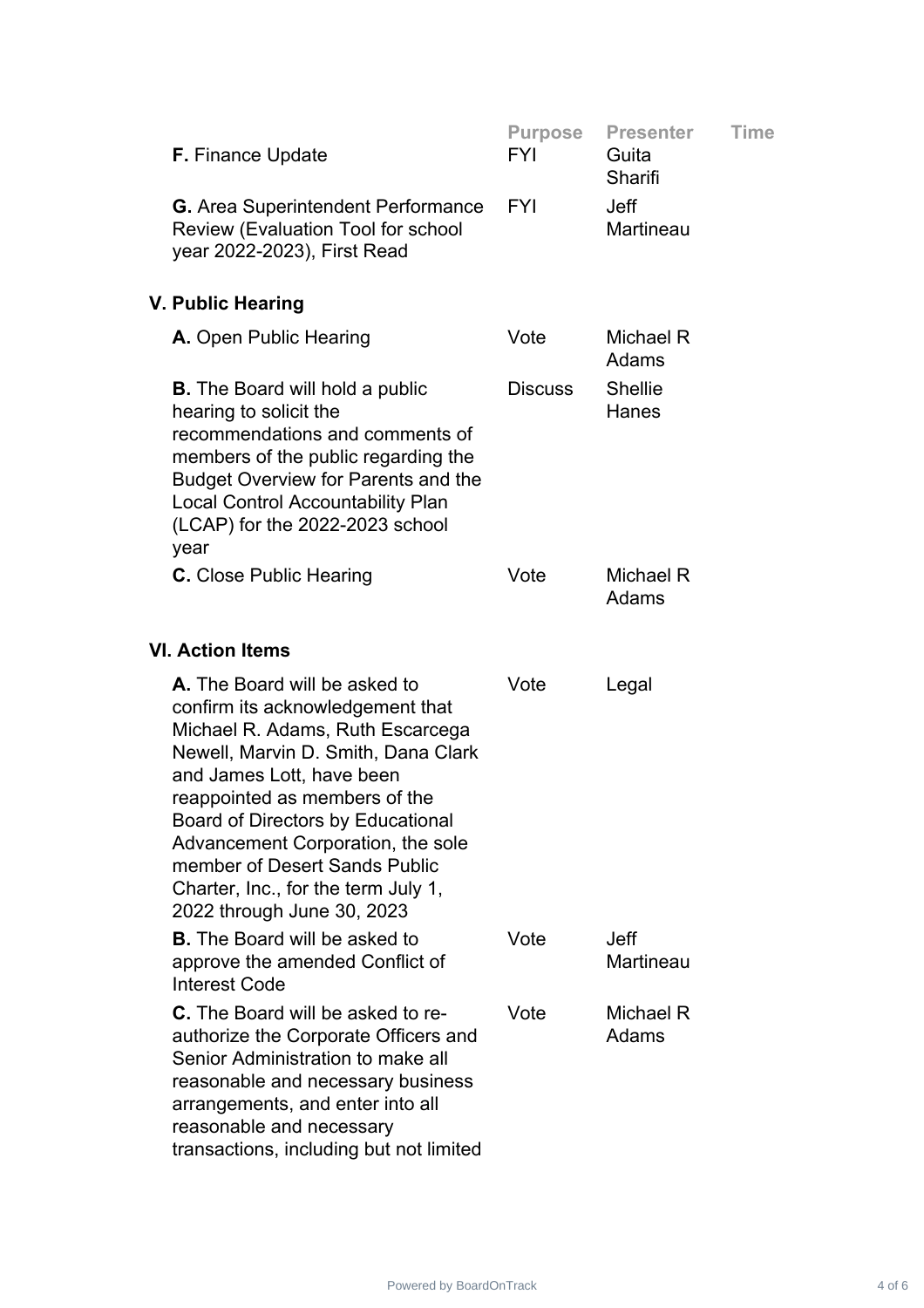|                                                                                                                                                                                                                      | <b>Purpose</b> | <b>Presenter</b>        | Time |
|----------------------------------------------------------------------------------------------------------------------------------------------------------------------------------------------------------------------|----------------|-------------------------|------|
| to, contracts with vendors,<br>employees, consultants and others                                                                                                                                                     |                |                         |      |
| <b>D.</b> The Board will be asked to re-<br>authorize the Corporate Officers to<br>award discretionary incentives to<br>employees at various sundry times                                                            | Vote           | Michael R<br>Adams      |      |
| <b>E.</b> The Board will be asked to<br>approve the Local Control Funding<br>Formula (LCFF) for school year<br>2022-2023, which drives the primary<br>source of funding for the charter<br>school                    | Vote           | Guita<br>Sharifi        |      |
| <b>F.</b> The Board will be asked to<br>approve the Education Protection<br>Account (EPA) spending<br>determinations                                                                                                 | Vote           | Guita<br>Sharifi        |      |
| <b>G.</b> The Board will be asked to<br>approve the Budget for the 2022-<br>2023 fiscal year                                                                                                                         | Vote           | Guita<br>Sharifi        |      |
| <b>H.</b> The Board will be asked to<br>approve the Budget Overview for<br>Parents and the Local Control<br>Accountability Plan (LCAP) for the<br>2022-2023 school year                                              | Vote           | <b>Shellie</b><br>Hanes |      |
| <b>I.</b> The Board will be asked to approve<br>the school's Title I federal addendum<br>for Schoolwide Program for the<br>2022-2023 fiscal year                                                                     | Vote           | <b>Shellie</b><br>Hanes |      |
| J. The Board will be asked to<br>approve the Consolidated<br>Application process and submission<br>for all reports required for the 2022-<br>2023 school year                                                        | Vote           | <b>Shellie</b><br>Hanes |      |
| K. The Board will be asked to renew<br>a Revolving Line of Credit (RLOC)<br>from Hanmi Bank for the 2022-2023<br>school year, as needed, to maintain<br>adequate cash flow pursuant to the<br><b>RLOC</b> provisions | Vote           | Guita<br>Sharifi        |      |
| <b>L.</b> The Board will be asked to<br>approve obtaining a loan from LLAC<br>during the 2022-2023 fiscal year, as<br>needed to maintain adequate cash                                                               | Vote           | Guita<br>Sharifi        |      |